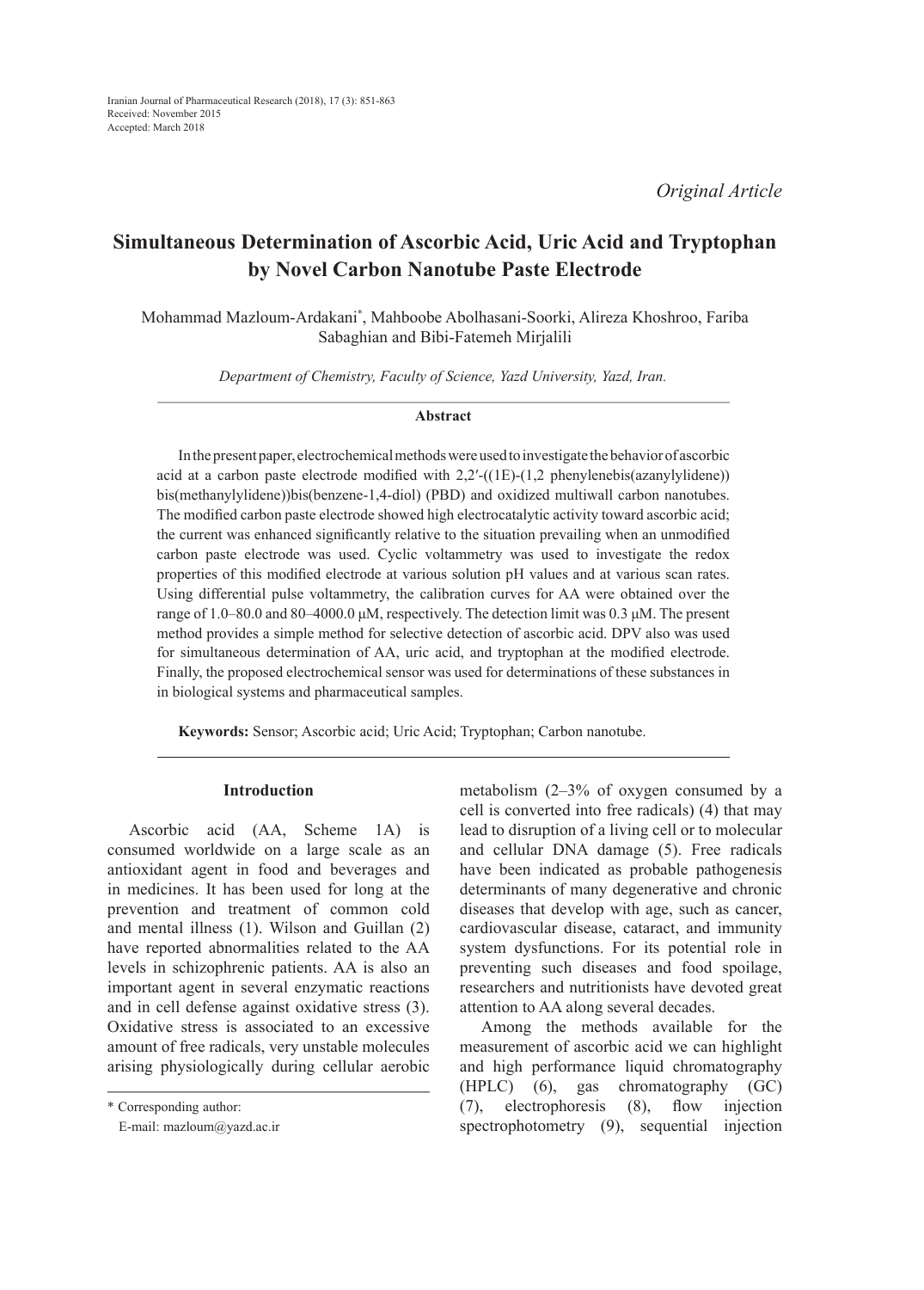

**Scheme 1.** Structure of (A) Ascorbic Acid, (B) Uric Acid and (C) Tryptophan.

analysis (10), calorimetry (11), flame atomic absorption spectrometry (12), kinetic spectrophotometric (13), enzymatic spectrophotometry (14), polarography (15) and titration (16), *etc.* Nevertheless some of the above techniques suffer from diverse disadvantages with regard to the expensive equipment, insufficient selectivity, complicated derivatization for sensitive detection, and timeconsuming process of sample clear-up to prevent deteriorating chromatographic columns (17). In this sense, the development of sensors for AA determination is of considerable interest because its use involves several advantages such as rapid response, high specificity, low cost, and no need of sample preparation. Carbon-based electrodes, mainly modified carbon paste electrode (CPE), are the best suited for the determination of compounds present in biological fluids (18-21).

One of the most important effects of any mediator is a reduction of the overpotential required for electrochemical reaction, which enhances the sensitivity (current) and selectivity of the method (22-25). Carbon paste electrodes constitute a convenient conductive matrix for the preparation of chemically modified electrodes by simple mixing of graphite/binder paste and modifier (26, 27). These kinds of electrode are inexpensive and possess many advantages such as low background current, wide range of potential, easy fabrication, and rapid renewal (28). Carbon nanotubes (CNTs) have attracted much attention during the past decade (29), due to their unique mechanical, chemical, and electrical properties. CNTs with diameters in the range of 5–40 nm and up to several microns in length can now be produced in macro quantities. According to their atomic structure, CNTs behave electrically as a metal or as a semiconductor

(30). They have many significant properties such as finite small size, high specific surface area, high porosity and unique physical, chemical and electrical properties and can be used as attractive novel materials in electrochemical fields (31- 33). The subtle electronic properties suggest that CNTs should have the ability to mediate electron transfer reactions with electroactive species in solution when used as an electrode. The reactivity of CNTs in solution has been demonstrated, resulting in specific reactive (oxidative) sites on the CNTs surfaces. Thus, an important application of CNTs is that they can be used as the electrode material in CNT paste electrodes or CNT modified glassy carbon electrodes to investigate the electrochemical properties of biomolecules (34-36).

In this paper, we described the preparation and suitability of a modified carbon nanotube pasteelectrode (PBDCNPE) as a new electrocatalyst for the electrocatalysis and determination of AA in an aqueous buffer solution. In addition, we have evaluated the analytical performance of the modified electrode for quantification of AA in the presence of UA and Trp (Scheme 1). Finally, in order to demonstrate the catalytic potential of this modified electrode for electrooxidation of AA in real samples, we have examined this method for the voltammetric determination of AA in the in biological samples.

## **Experimental**

#### *Apparatus and reagents*

The electrochemical measurements were performed with a potentiostat/galvanostat (SAMA 500, electroanalyzer, system, Iran). A three-electrode cell was used at room temperature. A saturated calomel electrode, a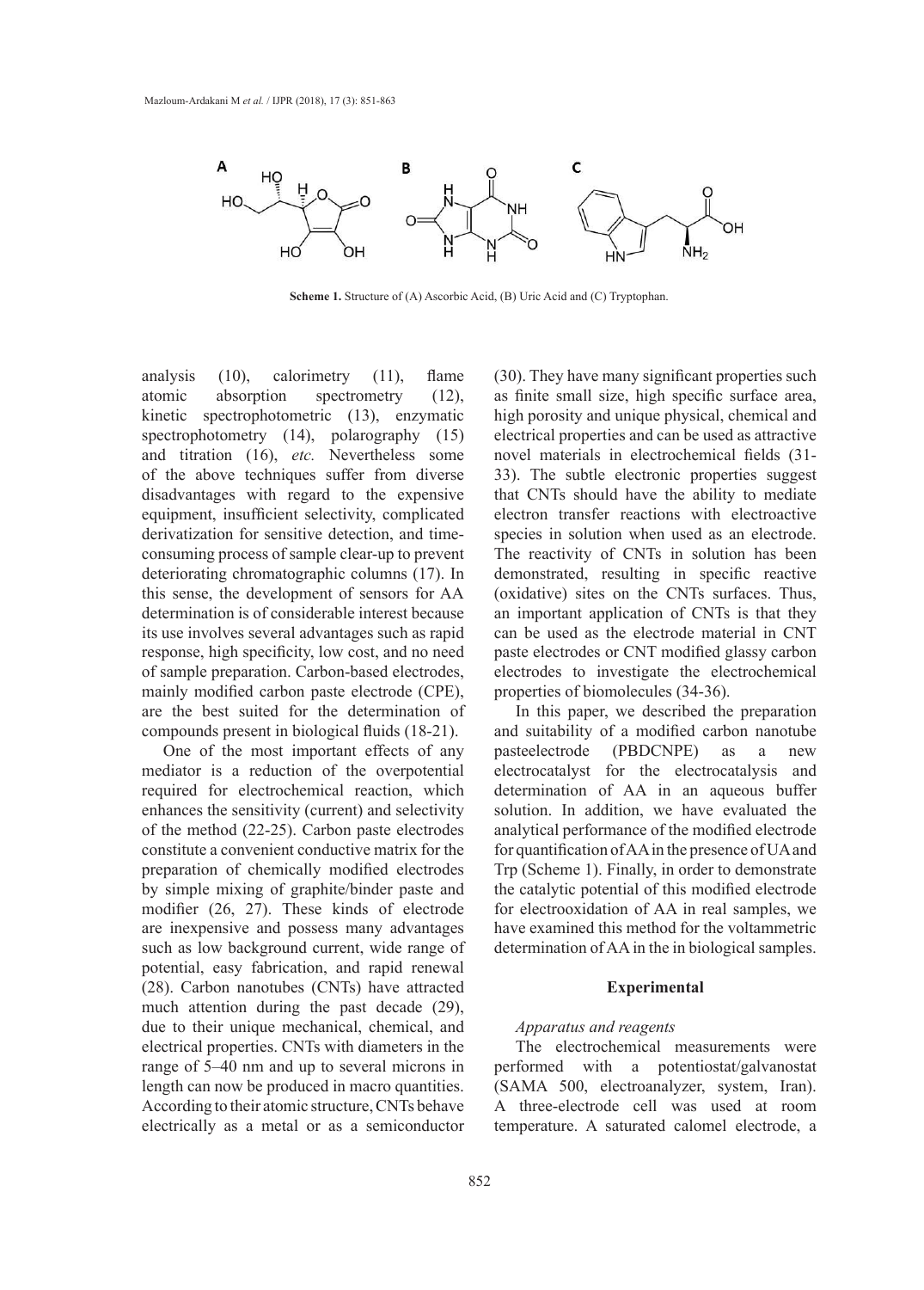platinum wire and PBDCNPE were used as reference, auxiliary, and working electrodes, respectively. pH measurements were carried out with a Metrohm model 691 pH/mV meter. All solutions were prepared with doubly distilled water. AA, UA, Trp and other reagents were analytical grade (Sigma-Aldrich). Phosphate buffer solutions (0.1 M) were prepared from 0.1 M  $H_3PO_4$ -Na $H_2PO_4$ , and the pH was adjusted with  $0.1 M H_3PO_4$  or NaOH. Graphite paste was prepared from two main components of graphite powder (Merck) and paraffin oil (DC 350, Merck, density =  $0.88$  g cm<sup>-3</sup>).

## *Synthesis of 2,2'-[1,2–phenylenediylbis(nitrilomethylidene)]-bis(4-hydroxyphenol)*

To a mixture of 2,5-dihydroxybenzaldehyde (0.35 g, 2.5 mmol) in MeOH was added 1,2-phenylene diamine (0.15 g, 1.4 mmol) and stirring for 30 min. The progress of the reaction was monitored by TLC. After the reaction completion, a red solid product was filtered off and washed with cold MeOH and the pure desired Schiff base was obtained in 96% yield. The Schiff base product was identified by physical and spectroscopic data as following; 2,2'- [1,2–phenylenediyl-bis(nitrilomethylidene)] bis(4-hydroxyphenol): Red solid; Yield: 96%; M.p: 270–272 °C. Anal. Calcd.: C, 68.9; H, 4.6; N, 8.04. Found: C, 68.7; H, 4.9; N, 7.7. IR  $(KBr)/v(cm^{-1})$ : 3250–3500 (s, br, 2OH), 1619 (s, C=N), 1572, 1488 (Ar), 1289 (s, C-O). 1 H NMR (400 MHz/DMSO-d6)/δ ppm: 12.13 (br, 2OH, Intramolecular hydrogen bonding), 9.10 (br, 2OH), 8.79 (s, 2CH Imine), 7.40 (dd, 2H, Ar,  $J_1 = 8.2$  Hz,  $J_2 = 2.3$  Hz), 7.37 (dd, 2H, Ar,  $J_1$  $= 8.3$  Hz,  $J_2 = 2.3$  Hz), 7.02 (d, 2H, Ar, J = 2.8 Hz), 6.86 (dd, 2H, Ar,  $J_1 = 8.1$  Hz,  $J_2 = 2.7$  Hz), 6.78 (d, 2H, Ar, J = 8.8 Hz). <sup>13</sup>C NMR(100 MHz/ DMSO-d6)/δ ppm: 164.28, 153.73, 150.04, 142.98, 128.03, 121.77, 120.28, 119.88, 117.38, 117.27. MS: m/z = 348 (M129 ,(10) 212 ,(3 ,+ 100) 65, (47) 77, (42) 80, (14) 93, (78) 92, (14)).  $UV/\lambda_{\text{max}}$ : 360 (s), 260 (w).  $UV/\lambda_{\text{max}}$ : 370 (s), 260 (w).

## *Preparation of oxidized CNTs*

Since the oxygen functionalities on the surface of CNTs improve their electrochemical properties, oxidized CNTs were generated by treating CNTs with a mixture of concentrated  $H_2SO_4$  and  $HNO_3$  (molar ratio 3:1) following the method reported in the literature (37). In a typical experiment, 75.0 mL of concentrated  $H<sub>2</sub>SO<sub>4</sub>$  (97%) and 25.0 mL of concentrated  $HNO<sub>3</sub>$  (65%) were mixed and added to 1.0 g of MWCNTs in a round–bottomed flask and heated under constant agitation at 50.0 ºC for 8.0 h. It was allowed to cool down to room temperature after which an equal quantity of deionized water was added. It was filtered and the residue was washed several times with deionized water until neutral pH was attained. The residue was then filtered and freeze–dried.

#### *Preparation of the electrode*

The PBDCNPE were prepared by mixing 0.94 g of graphite powder, 0.03 g of PBD, 0.03 g of CNT and 0.7 mL of paraffin oil with a mortar and pestle until a uniformly wetted paste was obtained. These amounts of materials were obtained by optimization. The paste was then packed into the end of a glass tube (ca. 3.5 mm i.d. and 10 cm long). A copper wire inserted into the carbon paste provided an electrical contact. When necessary, the surface of the carbon paste was polished on a smooth paper to obtain a shiny appearance. For comparison, PBD modified CPE electrode without CNTs (PBDCPE), CNT paste electrode without PBD (CNPE), and unmodified CPE in the absence of both PBD and CNT were also prepared in the same way.

## **Results and Discussion**

#### *Characterization of PBDCNPE*

Scanning electron microscopy was used to detect possible morphological changes on MWCNTs after the treatment. SEM images of MWCNTs and OCNT are shown in Figure 1. The raw MWCNT being strongly entangled it is practically impossible to align them (Figure 1a). As the oxidation proceeds the MWCNTs are gradually freed from the entanglements favoring their alignment. Furthermore the MWCNTs with small diameters are lost (Figure 1b).

PBD compound is insoluble in aqueous media; therefore, we prepared PBDCNPE and studied its electrochemical properties in a buffered aqueous solution (pH 7.0) using cyclic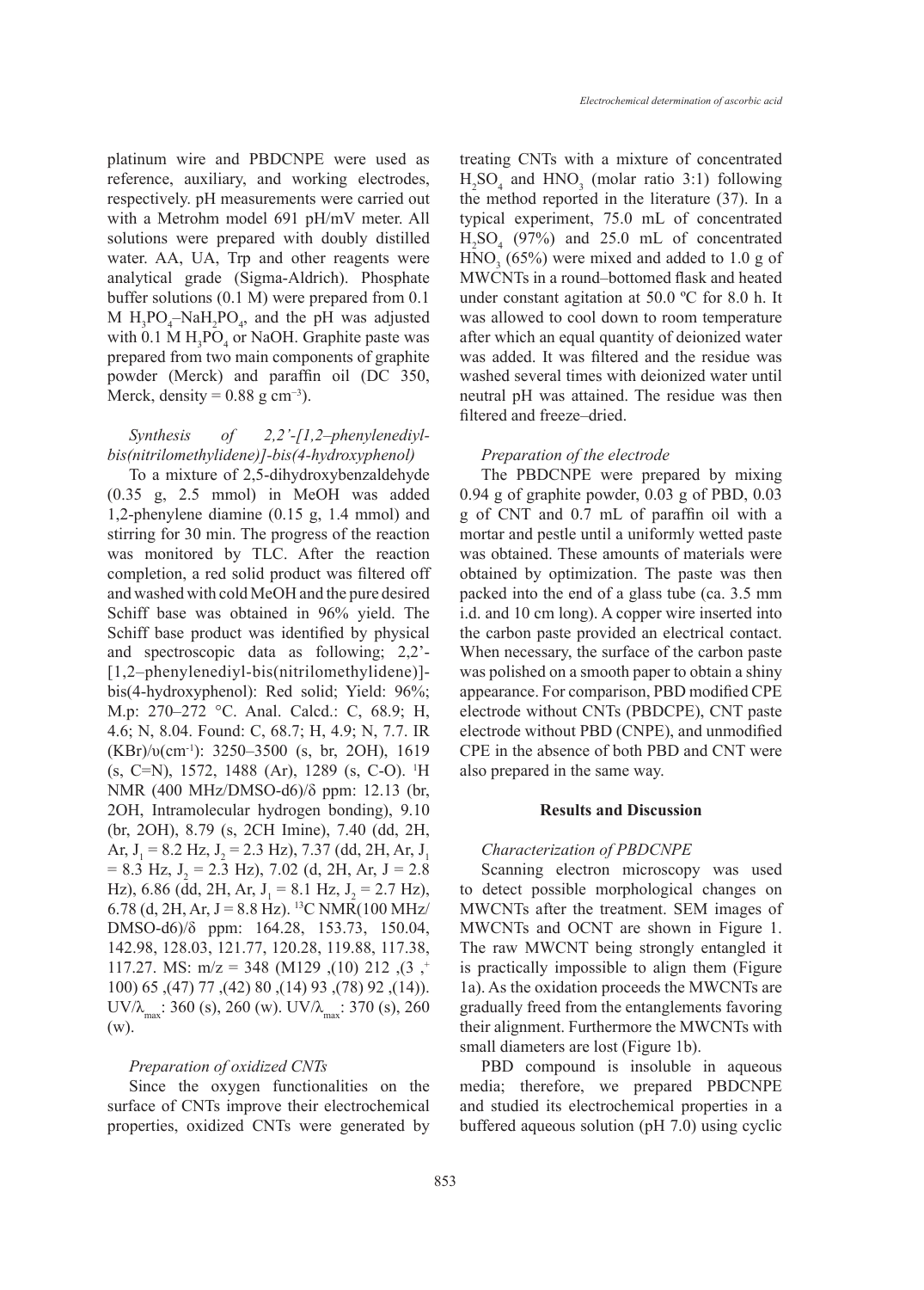

**Figure 1.** (a) SEM images of MWCNTs before oxidation and, (b) after oxidation. **Figure 1.** (a) SEM images of MWCNTs before oxidation and, (b) after oxidation.

voltammetry. The cyclic voltammograms for the modified electrode at different scan rates in 0.1 electroactive species: M phosphate buffer with  $pH$  7.0 are shown in Figure 2. A pair of reversible peaks are observed at  $E_{pa}$  = 0.20 V and  $E_{pc}$  = 0.10 V *vs*. SCE and  $\Delta E_{p}$  $= (E_{pa} - E_{pc})$  was 0.10 V. The electrode process was quasi-reversible, with ΔEp, greater than the expected for a reversible system. Inset A of straight line with a slope equal to  $2.3RT/(1 - \alpha)$ Figure 2 illustrates that the anodic and cathodic peak currents  $(I_p)$  were linearly dependent on *v* at plot and Equation 2, the values of  $\alpha$  and  $k_s$  were scan rates  $10-1200$  mV s<sup>−1</sup>. A linear correlation was obtained between peak currents, and the scan rate indicates that the nature of redox process was Effect of pH on peak potential controlled in a diffusion-independent manner (Figure 2A). at  $\overline{E} = 0.20 \text{ V}$  and  $\overline{E} = 0.10 \text{ V}$  vs. SCE and  $\Delta E$  n Fu) –  $\alpha (1 - \alpha)$  n F $\Delta E / 2.3RT$  (2)  $-(E_{pa} - E_{po})$  was 0.10 V. The electrode process<br> $E_{pa}$  and assembly with AEp anoden than  $A$  alot of E and function of local violations

An approximate estimate of the surface coverage (Γ) of the modified carbon paste coverage (1) of the modified carbon paste<br>electrode, given in mol cm<sup>-2</sup>, was made by adopting the method used by Sharp *et al.* (38). According to this method, the peak current is related to the surface concentration of electroactive species, by the following Equation:

$$
I_p = n^2 F^2 A \Gamma \nu / 4RT \tag{1}
$$

Where n represents the number of electrons involved in reaction,  $A$  (cm<sup>2</sup>) is the surface area of the PBDCNPE,  $\Gamma$  (mol cm<sup>-2</sup>) is the surface the FBDCNPE, Γ (mol cm−) is the surface correctionally the coverage and other symbols have their usual *PBDCNPE* versus scan rate (Figure 2B) the calculated surface concentration of PBD is  $\Gamma = 8.218 \times 10^{-8}$ mol cm<sup>-2</sup> for n = 2. Laviron (39) derived general expressions for the linear potential sweep

voltammetric response of surface-confined electroactive species:

$$
\log k_s = \alpha \log (1 - \alpha) + (1 - \alpha) \log \alpha - \log (RT/n \cdot Fv) - \alpha (1 - \alpha) n_{\alpha} F\Delta E_p / 2.3RT \tag{2}
$$

A plot of  $E_p$  as a function of log v yields one straight line with a slope equal to  $2.3RT/(1 - \alpha)$ nF for the anodic peak (Figure 2C). Using such a plot and Equation 2, the values of  $\alpha$  and  $k_s$  were A linear correlation determined to be  $0.31$  and  $1.17$  s<sup>-1</sup>, respectively.

## *Effect of pH on peak potential*

The voltammetric behavior of the PBDCNPE was characterized at various pHs by CV. Figure An approximate estimate of the surface 3 shows the CVs of the modified electrode in solutions at various pH values ranging from in mol  $\text{cm}^{-2}$ , was made by  $\qquad 2.0 \text{ to } 10.0$ . The anodic peak potential was pH adopting the method used by Sharp *et al.* (38). dependent. The inset of Figure 3 shows  $E^{\circ}$  as a function of pH. The results showed that the slope  $(E^{\circ}/pH)$  is -52.2 mV/pH units over a pH range from 2.0 to 10.0. This slope was close to the Nernstian value of -59 mV for a two-electron,  $2A\Gamma v/4RT$  (1) two-proton process (40). So two protons are transferred in the redox reaction in the pH range 2.0–10.0

## *Electrocatalytic oxidation of AA at a PBDCNPE*

meanings. From the slope of anodic peak currents Figure 4 depicts the cyclic voltammetric Figure 4 depicts the cyclic voltammetric responses from the electrochemical oxidation surface concentration of PBD is  $\Gamma = 8.218 \times 10^{-8}$  of 0.25 mM AA at the PBDCNPE (curve e), PBD modified CPE (PBDCPE) (curve d) and unmodified CPE (curve b). As can be seen, the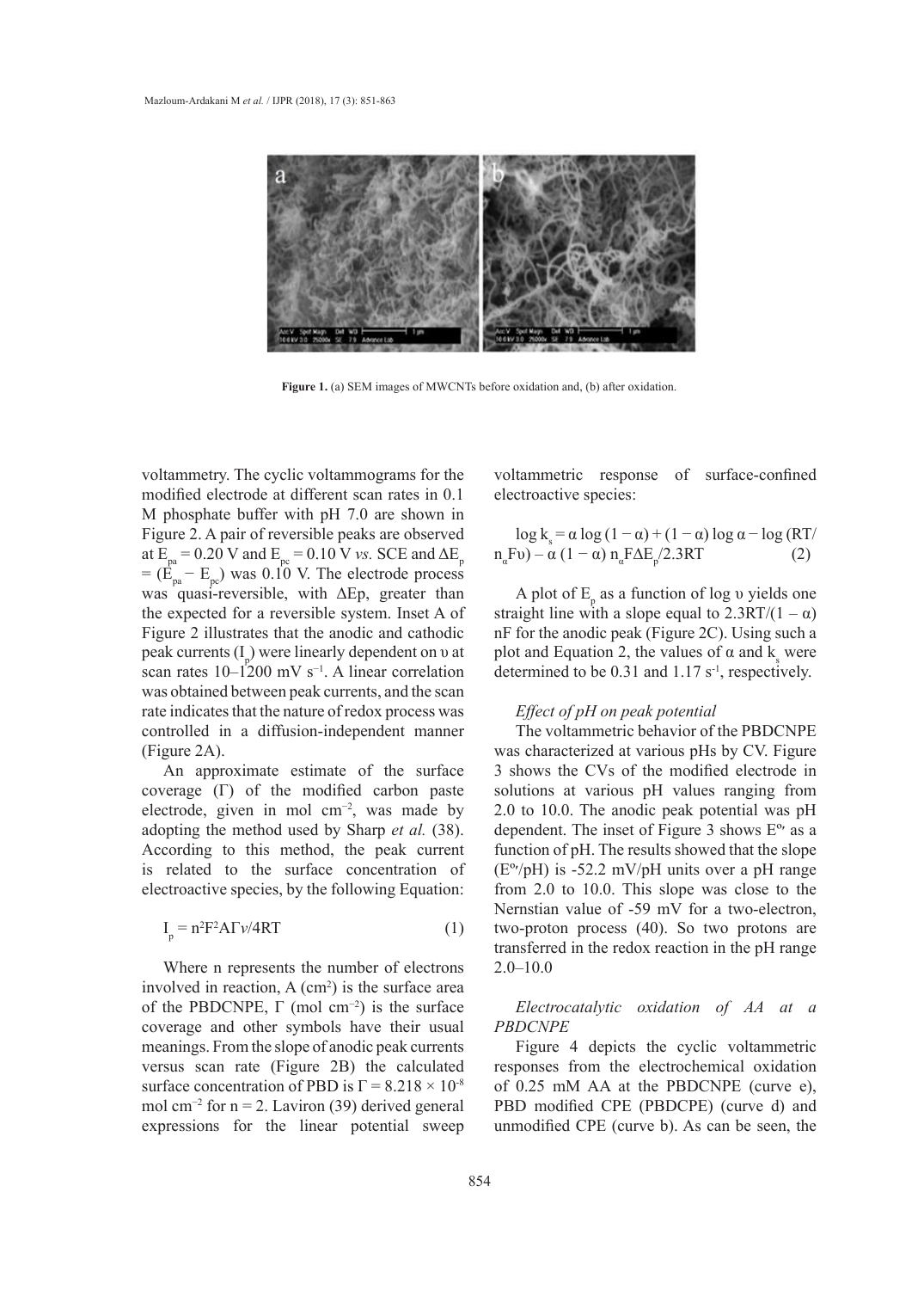

to 10, 20, 50, 70, 80, 100, 120, 200, 300, 400, 600, 800 and 1200 mV s<sup>-1</sup> scan rates, respectively. Insets: (A) Variations of  $I_p$  versus scan rates (B) Variation of  $E_p$  versus the logarithm of the scan rate. (C) Magnification of the same plot for high scan rates. **Figure 2.** Cyclic voltammograms of PBDCNPE in 0.1 M phosphate buffer (pH 7.0), at various scan rates: the numbers1–13 correspond

anodic peak potential for AA oxidation at the PBDCNPE (curve e) and PBDCPE (curve d) From these results, it was concluded that was about 170 mV, while at the unmodified CPE,

the peak potential was about 300 mV (curve b). From these results, it was concluded that the best electrocatalytic effect for AA oxidation anodic peak potential for AA oxidation at the the peak potential was about 300 mV (curve



9 and 10 pHs, respectively. Inset: Plot of E°′ *vs.* pH. **Figure 3.** Cyclic voltammograms (at 100 mV s−1) of PBDCNPE at various buffered pHs. The numbers 1–8 correspond to 3, 4, 5, 6, 7, 8,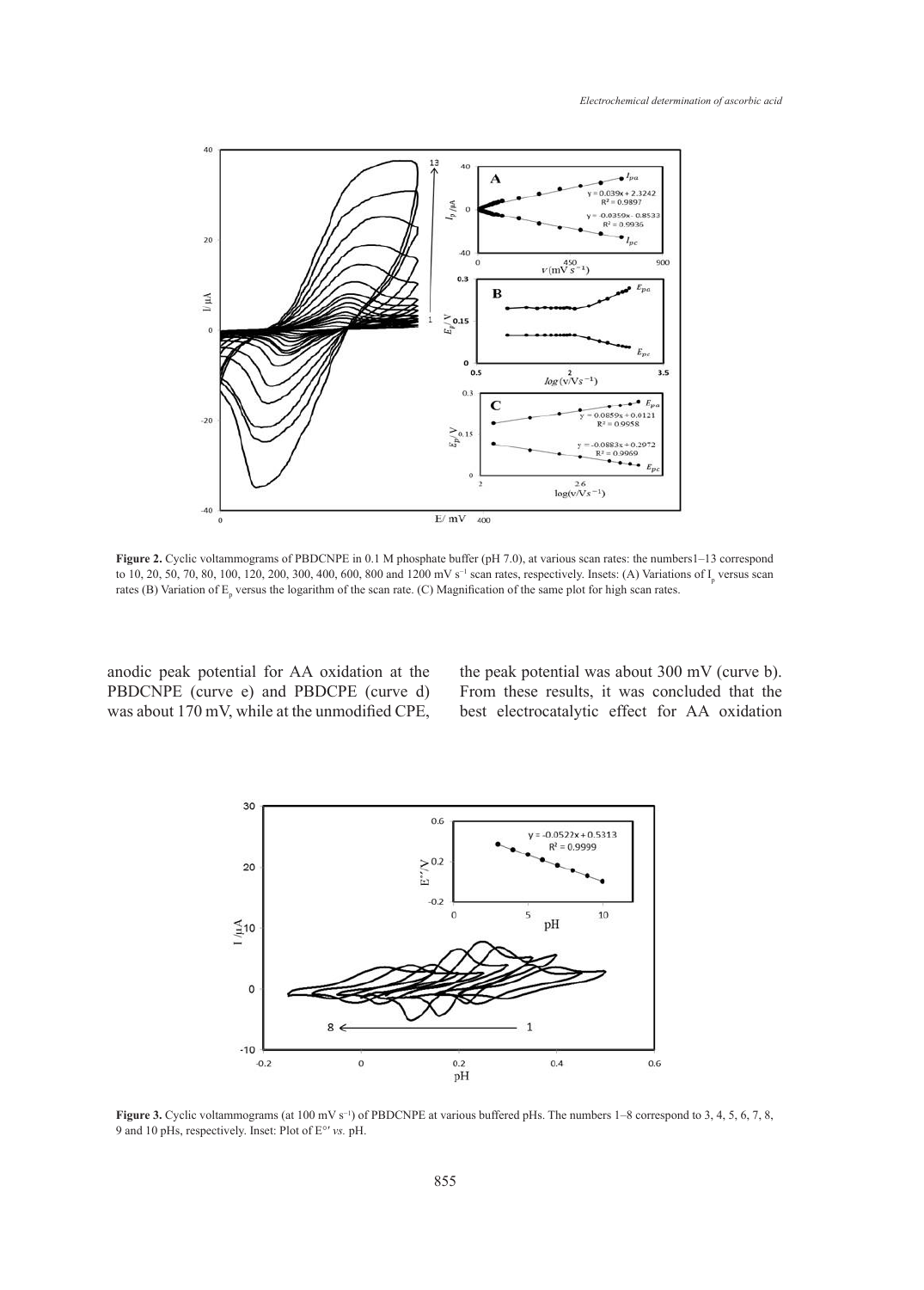

Figure 4. Cyclic voltammograms of: (a) an unmodified CPE in 0.1 M phosphate buffer (pH 7.0) solution and (b) the same electrode in 0.25 mM AA, pH 7.0 solution. (c) as (a) for PBDCNPE. Also, (d) and (e) as (b) at the surface of PBDCPE and PBDCNPE respectively.

was observed at the PBDCNPE (curve e). For example, the results show that the peak potential of AA oxidation at the PBDCNPE (curve e) shifted by about 130 mV toward negative values when compared with that at the unmodified  $s^{-1}$ , was constructed (Figure 5A), which carbon paste electrode (curve b).

AA at the PBDCPE (curve d) and PBDCNPE than surface controlled. A plot of the sweep (curve e), a dramatic enhancement of the anodic peak current at the PBDCNPE relative to that obtained at the PBDCPE was observed. In other words, the data clearly show that the combination of carbon nanotube improve the characteristics of AA oxidation. The PBDCNPE, in 0.1 M phosphate buffer (pH 7.0) and without AA in solution, exhibited a well-behaved redox reaction (curve c), after addition of 0.25 mM AA, there was a dramatic enhancement of the anodic peak current (curve e), indicating a strong electrocatalytic effect (41).

## *Effect of scan rate*

The scan rate dependence of cyclic voltammograms for the PBDCNPE in 0.1 M phosphate buffer solution containing 1.0 mM AA is presented in Figure 5. It can be noted from Figure 5 that, with an increasing scan rate, the peak potential for the electrooxidation of AA shifts to more positive potentials, suggesting a kinetic limitation in the reaction between the redox sites of PBD and AA.

Similarly, when comparing the oxidation of overpotential the process is diffusion r A plot of peak height  $(I_p)$  against the square root of scan rate  $(v^{1/2})$ , in the range of 2–50 mV  $s^{-1}$ , was constructed (Figure 5A), which was found to be linear, suggesting that at sufficient overpotential the process is diffusion rather than surface controlled. A plot of the sweep rate normalized current  $(Ip/v^{1/2})$  versus sweep rate (Figure 5B) exhibits the characteristic shape typical of an EC'<sub>cat</sub> process.

Tafel plot was drawn from data of the rising part of the current–voltage curve recorded at a scan rate of 25 mVs<sup>-1</sup> (Figure 6). This part of voltammogram, known as Tafel region, is affected by electron transfer kinetics between substrate (AA) and surface confined PBDCNPE, assuming the deprotonation of substrate as a sufficiently fast step. In this condition, the number of electron involved in the rate determining step can be estimated from the slope of Tafel plot. A slope 0.114 Vdecade<sup>-1</sup> is obtained indicating a one electron transfer to be rate limiting assuming a transfer coefficient of  $\alpha = 0.52$ .

## *Chronoamperometric measurements*

The chronoamperometry was employed along with other electrochemical methods for the investigation of electrode processes at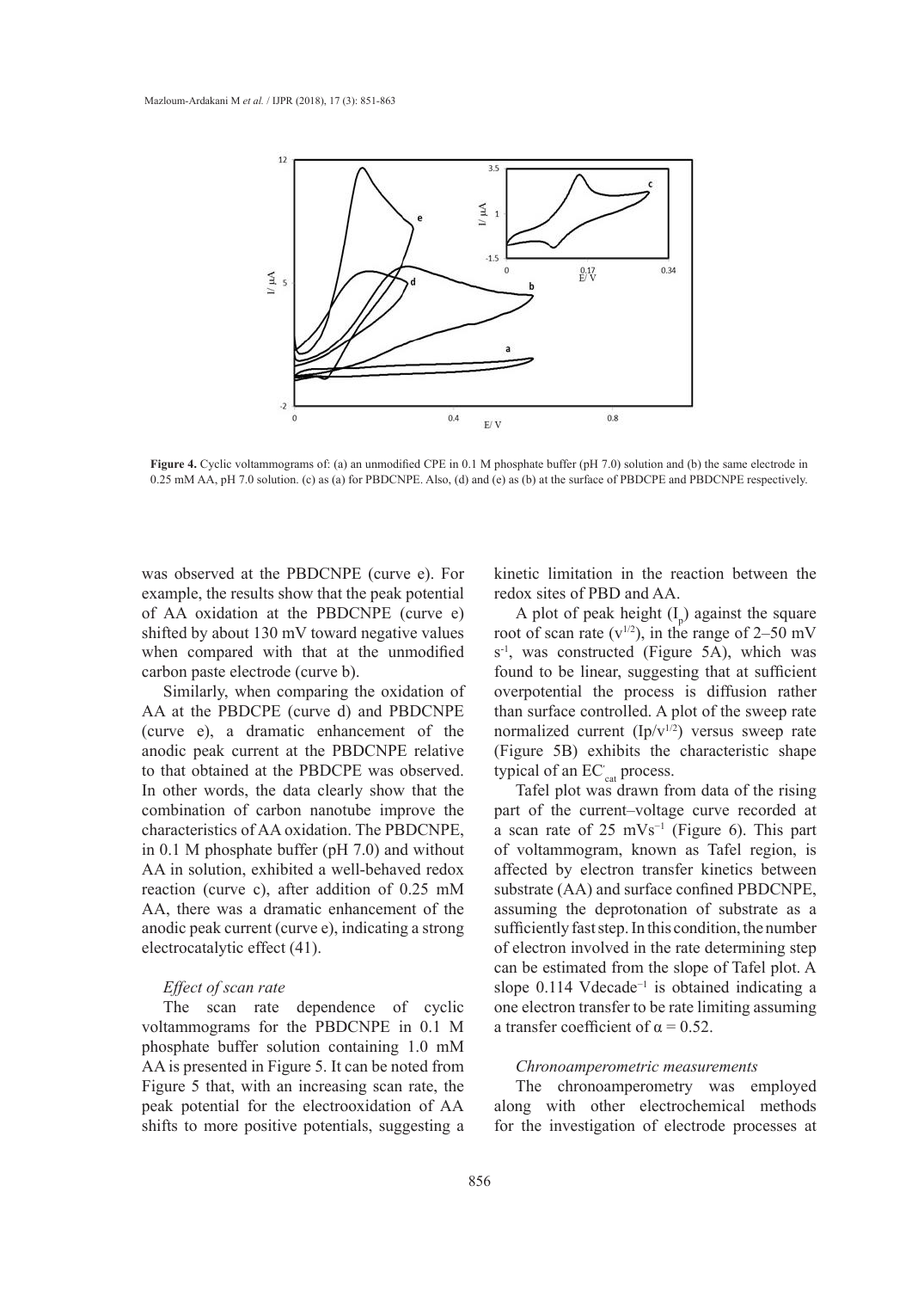

the numbers 1 to 10 correspond to 2, 5, 7, 10, 15, 20, 25, 30, 40 and 50 mV s<sup>-1</sup> scan rates, respectively. Insets: (A) Variation of the electrocatalytic currents vs. the square root of scan rate,  $(B)$  variation of the scan rate normalized current  $(Ip/v1/2)$  with scan rate. Figure 5. Cyclic voltammograms of a PBDCNPE in 0.1 M phosphate buffer (pH 7.00) containing 1.0 mM AA at different scan rates;

chemically modified electrodes. Figure 7A shows chronoamperometric measurements of AA at PBDCNPE. This figure represents the current– time profiles obtained by setting the working

electrode potential at 350 mV for various concentrations of AA. In chronoamperometric studies, we have determined the diffusion coefficient of AA at PBDCNPE. For an



**Figure 6.** Cyclic voltammogram (at 25 mV  $s^{-1}$ ) of a PBDCNPE in 0.1 M phosphate buffer (pH 7.0) containing 0.25 mM AA. The points are the data used in the Tofel plot. The inset shows the Tofel plot derived from the avel are the data used in the Tafel plot. The inset shows the Tafel plot derived from the cyclic voltammogram.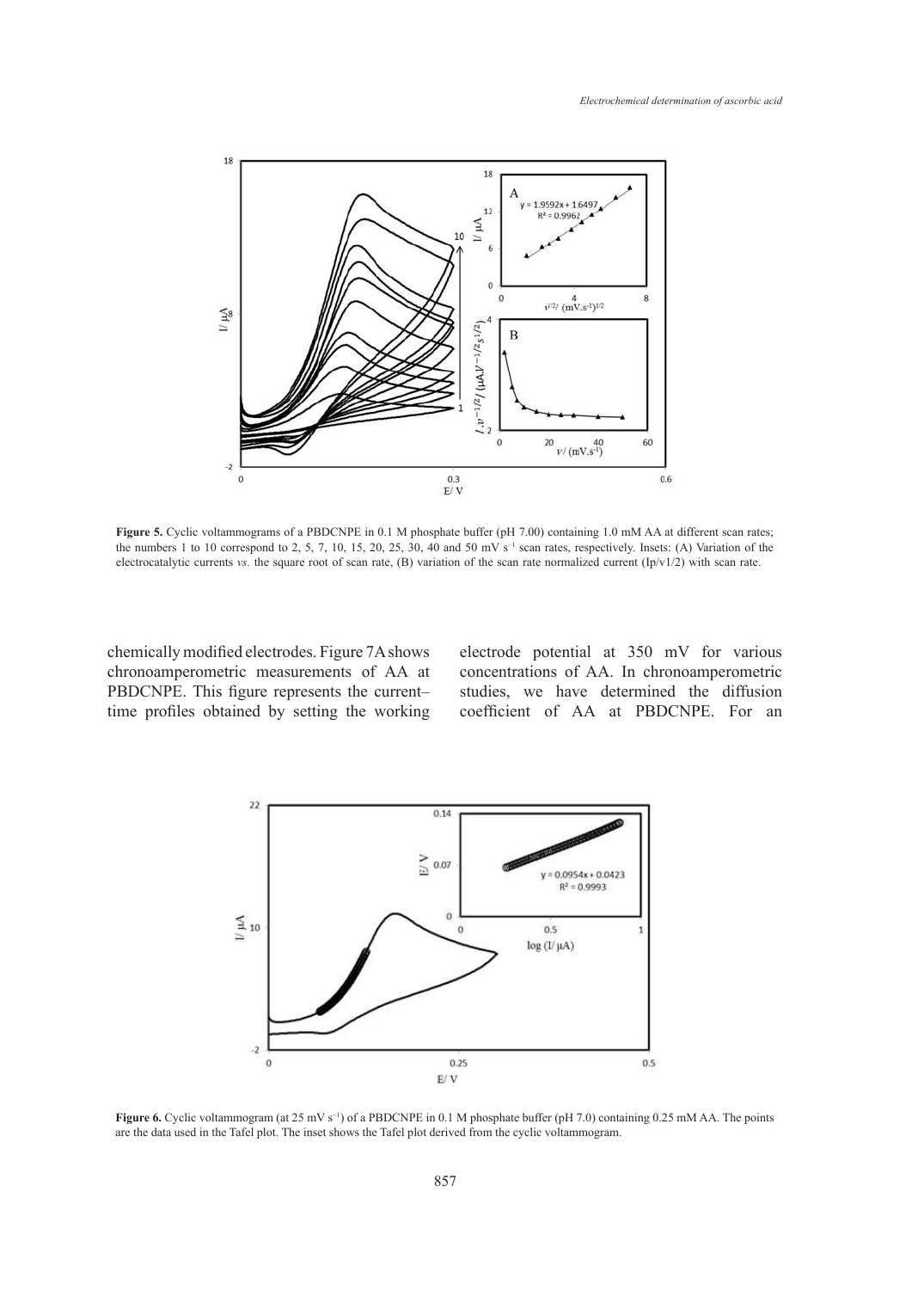

**Figure 7.** A chronoamperograms obtained at PBDCNPE in 0.1 M phosphate buffer solution (pH 7.0) for different concentration of AA. **Example 1.** A chronoamperograms obtained at FBDCNFE in 0.1 M phosphate burier solution (pH 1.0) for different concentration of AA.<br>The numbers 1–5 correspond to 0.0, 0.8, 1.2, 1.4 and 2.0 mM of AA. Insets: A (a) plots of 2–5 and A (b) plot of the slope of the straight lines against the AA concentration. B Dependence of  $I_{ca}I_1$  on t<sup>1/2</sup> derived from the data of chronoamprograms shown in a.

electroactive material (AA in this case) with a diffusion coefficient of D, the current for the electrochemical reaction (at a mass transport limited rate) is described by the Cottrell Equation (41): chronoamprograms shown in a.

$$
I = nFAD^{1/2}C_b\pi^{-1/2}t^{-1/2}
$$
 (3)

Where D and  $C_b$  are the diffusion coefficient  $(cm<sup>2</sup> s<sup>-1</sup>)$  and the bulk concentration (mol cm<sup>-3</sup>), where t is the time elapsed (s). The abov respectively. Under diffusion control, a plot of I versus  $t^{1/2}$  will be linear, and from the slope constant of the catalytic process k. Based c the value of D can be obtained. Figure 7A inset a, shows the experimental plots with the best fits for different concentration of AA employed. The slopes of the resulting straight lines were plotted versus the AA concentration (Figure 7A of k explains as well as the sharp feature of the substrate concentration. The state of the substrate concentration. The state concentration of the state concentration. The st inset b). The mean value of the D was found to be  $4.5 \times 10^{-8}$  cm<sup>2</sup> s<sup>-1</sup>. Chronoamperometry can also be employed to evaluate the catalytic rate constant, k, for the reaction between AA and the PBDCNPE according to the method of Galus (42):

$$
I_{C_1} I_{L} = \gamma^{1/2} [\pi^{1/2} \operatorname{erf}(\gamma^{1/2}) + \exp(-\gamma)/\gamma^{1/2}] \tag{4}
$$

where  $I_c$  is the catalytic current of AA at the

PBDCNPE,  $I_{I}$  the limited current in the absence of AA and  $\gamma = kC_b t$  (C<sub>b</sub> is the bulk concentration of AA) is the argument of the error function. In the cases where  $γ$  exceeds 2, the error function is almost equal to 1, and therefore, the above equation can be reduced to:

$$
I_{C_1} I_{L} = \pi^{1/2} \gamma^{1/2} = \pi^{1/2} (kC_b t)^{1/2}
$$
 (5)

where t is the time elapsed (s). The above equation can be used to calculate the rate constant of the catalytic process k. Based on value of D can be obtained. Figure 7A inset the slope of the  $I_c/I_c$  versus  $t^{1/2}$  plot; k can be obtained for a given AA concentration. Such for different concentration of AA employed. plots obtained from the chronoamperograms in e slopes of the resulting straight lines were Figure 7A are shown in Figure 7B. The value of k explains as well as the sharp feature of the catalytic peak observed for catalytic oxidation be  $4.5 \times 10^{-8}$  cm<sup>2</sup> s<sup>-1</sup>. Chronoamperometry can of AA at the surface of PBDCNPE. Finally, the be employed to evaluate the catalytic rate heterogeneous rate constant of catalytic reaction was calculated as  $k = 9.3 \times 10^{-1}$  cm s<sup>-1</sup>.

## *Differential pulse voltammetry*

Differential pulse voltammetry (DPV) has a much higher current sensitivity and better resolution than cyclic voltammetry, there for we used Differential pulse voltammetry to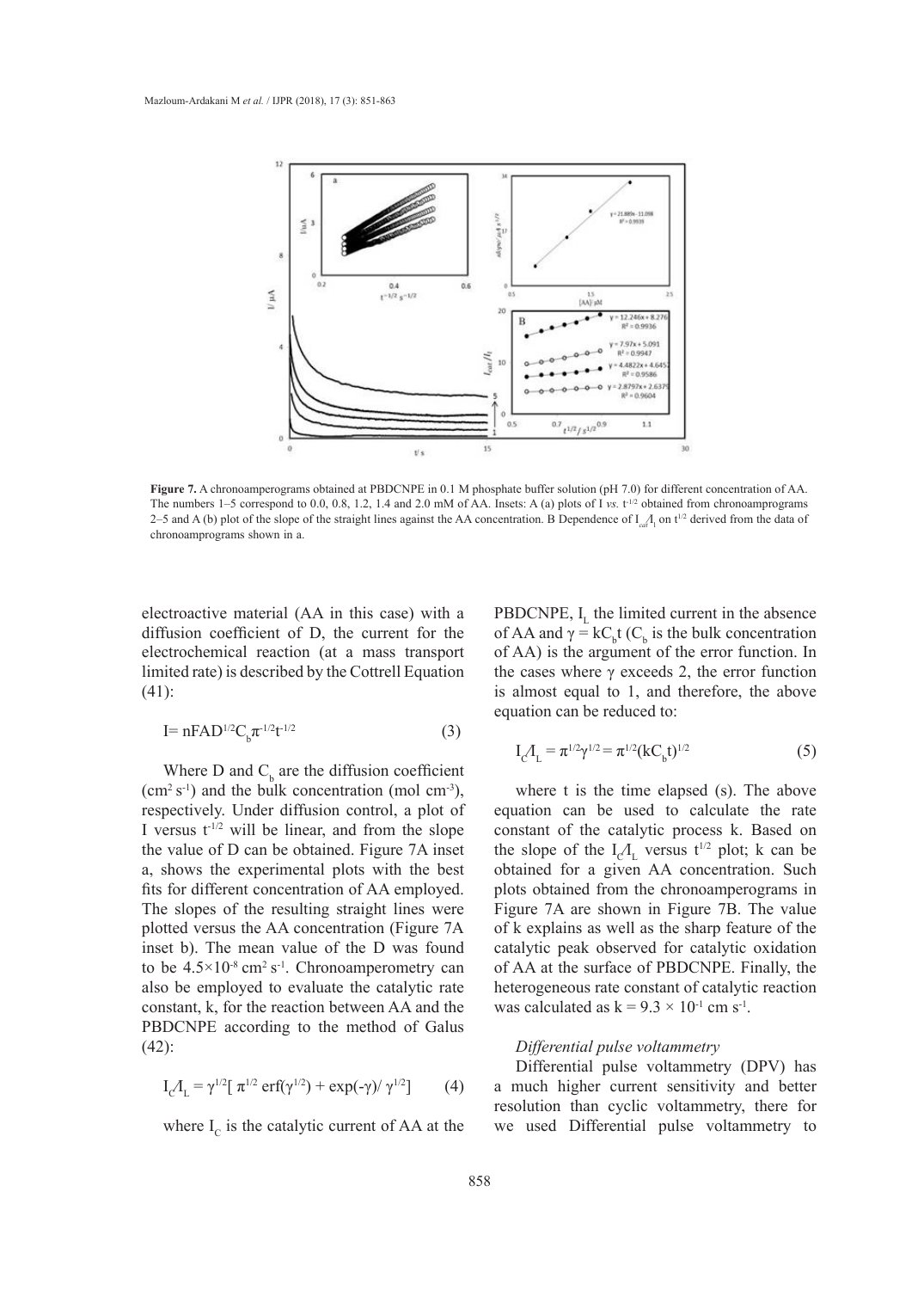

**rigure 8.** Differential pulse volummograms of PBDCNPE in 0.1 M phosphate buffer solution (pH 7.0) containing different concentrations of AA. The numbers 1–20 correspond to: 1.0, 2.5, 5.0, 10.0, 20.0, 30.0, 40.0, 50.0, 60. 2000.0, 3000.0 and 4000.0 μM of AA. Inset A: The plots of the electrocatalytic peak current as a function of AA concentration. Inset B: Differential pulse voltammograms in the range of 1.0 to 80.0  $\mu$ M. **Figure 8.** Differential pulse voltammograms of PBDCNPE in 0.1 M phosphate buffer solution (pH 7.0) containing different concentrations

determine the concentration of AA. In addition, the charging current contribution to the background current, which is a limiting factor in the analytical determination, is negligible in DPV mode. Figure 8 shows the differential pulse voltammograms obtained for the oxidation of different concentrations of AA at the PBDCNPE. The dependence of the peak current on the AA concentration is shown in inset A of Figure 8 in the range of 1.0 to 4000.0 µM. This inset clearly shows that the plot of peak current versus AA concentration is constituted of two linear segments with different slopes, corresponding to two different ranges of substrate concentration. The decrease of sensitivity (slope) in the second linear range is likely to be due to kinetic limitations. Inset B shows differential pulse voltammograms in the range of 1.0 to 80.0 µM. From the analysis of this data, we estimate that the lower limit of detection of AA is of the orde of 0.3 μM.

## *Simultaneous determination of AA, UA and Trp*

The main objective of this study was to detect AA, UA, and Trp simultaneously. The utilization of the PBDCNPE for the simultaneous determination of AA, UA, and Trp was demonstrated by simultaneously changing the concentrations of AA, UA, and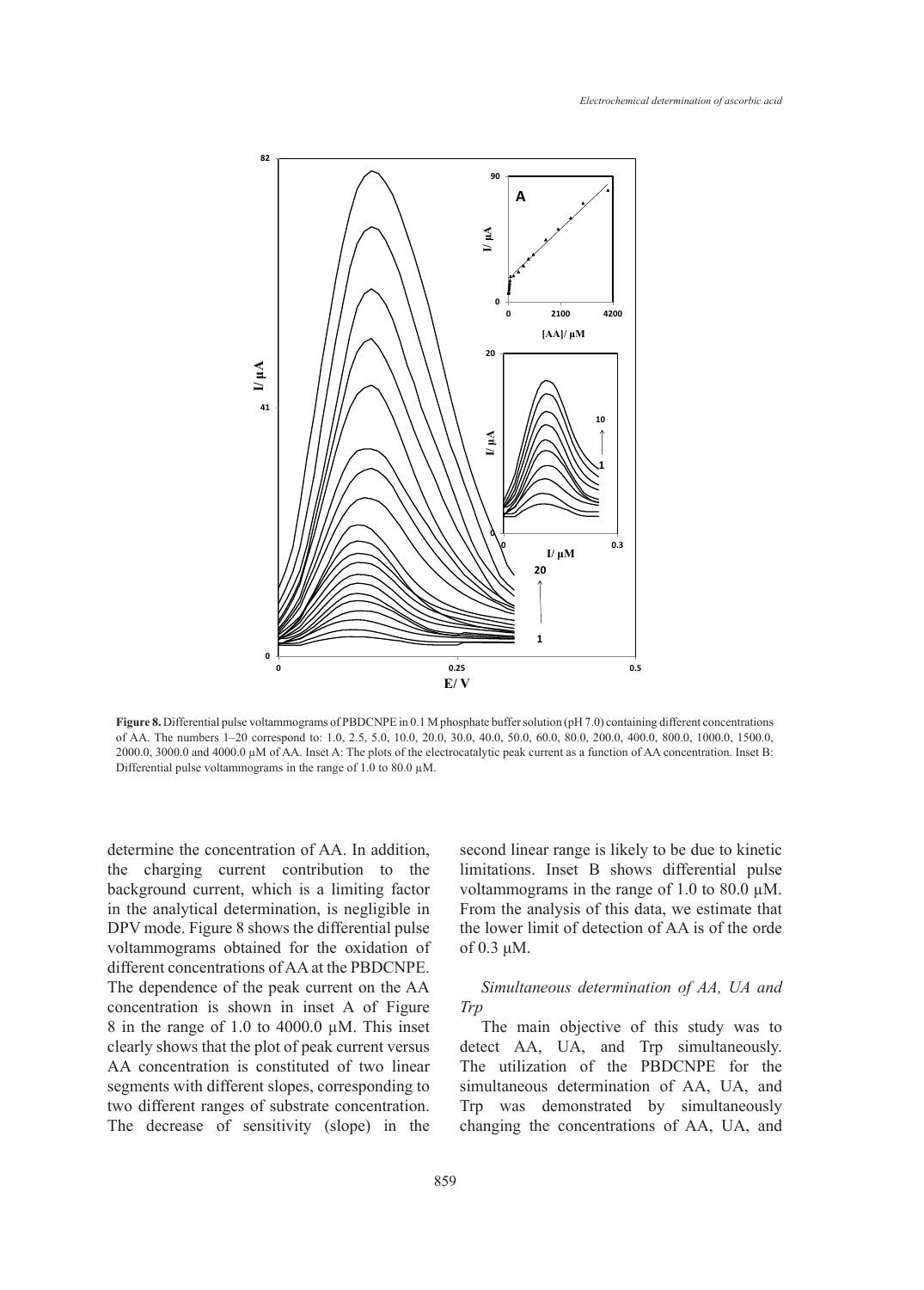

Figure 9. Differential pulse voltammograms of PBDCNPE in 0.1 M phosphate buffer solution (pH 7.0) containing different concentrations of AA, UA, and Trp (from inner to outer) mixed solutions of  $50.0 + 58.31 + 50.0$ ,  $100.0 + 116.63 + 100.0$ ,  $200.0 + 233.3 + 200.0$ ,  $400.0$ the concentration of UA in  $\mu$ M, and the last value is the concentration of Trp in  $\mu$ M. Insets: plots of the peak currents as a function of (A) AA, (B) UA, and (C) Trp concentration, respectively.  $+466.5 + 400.0$  and  $600.0 + 700.0 + 600.0$  respectively, in which the first value is the concentration of AA in  $\mu$ M, the second value is

Trp. The AA voltammetric results showed that the simultaneous determination of AA, UA, and Trp with 3 well-distinguished anodic peaks at potentials of 100, 300, and 670 mV mentioned slopes would be different. corresponding to the oxidation of AA, UA, and Trp, respectively, could be possible at the *Interference study* PBDCNPE (Figure 9). The sensitivity of the The effect of a number of organic compound modified electrode toward the oxidation of AA was found to be  $0.143 \mu A \mu M^{-1}$ , whereas the sensitivity toward AA in the absence of UA and Trp was found to be  $0.147 \mu A \mu M^{-1}$ . It is very interesting to note that the sensitivities of the modified electrode toward AA in the absence and presence of UA and Trp were virtually the same, which indicates the fact that the oxidation processes of AA, UA, and Trp at the PBDCNPE were independent; therefore, simultaneous or

independent measurements of the 3 analytes are possible without any interference. If the AA signal were affected by the UA or Trp, the abovementioned slopes would be different.

## *Interference study*

The effect of a number of organic compounds such as uric acid, folic acid, captopril, cysteine, aspartic acid, tryptophan, glysine, acetaminophen ity toward AA in the absence of UA and and some ions such as chloride, potassium, nitrate, fluoride, sulfide, carbonate, and sodium was found to be  $6.117 \mu$ A  $\mu$ m. The stery minute, mornee, same, carbonate, and sociality resting to note that the sensitivities of the on the determination of  $1.0 \times 10^{-4}$  M ascorbic acid was investigated.

> The tolerance limit was taken as the maximum concentration of the foreign substances, which caused an approximately  $\pm 5\%$  relative error in the determination. The tolerated concentration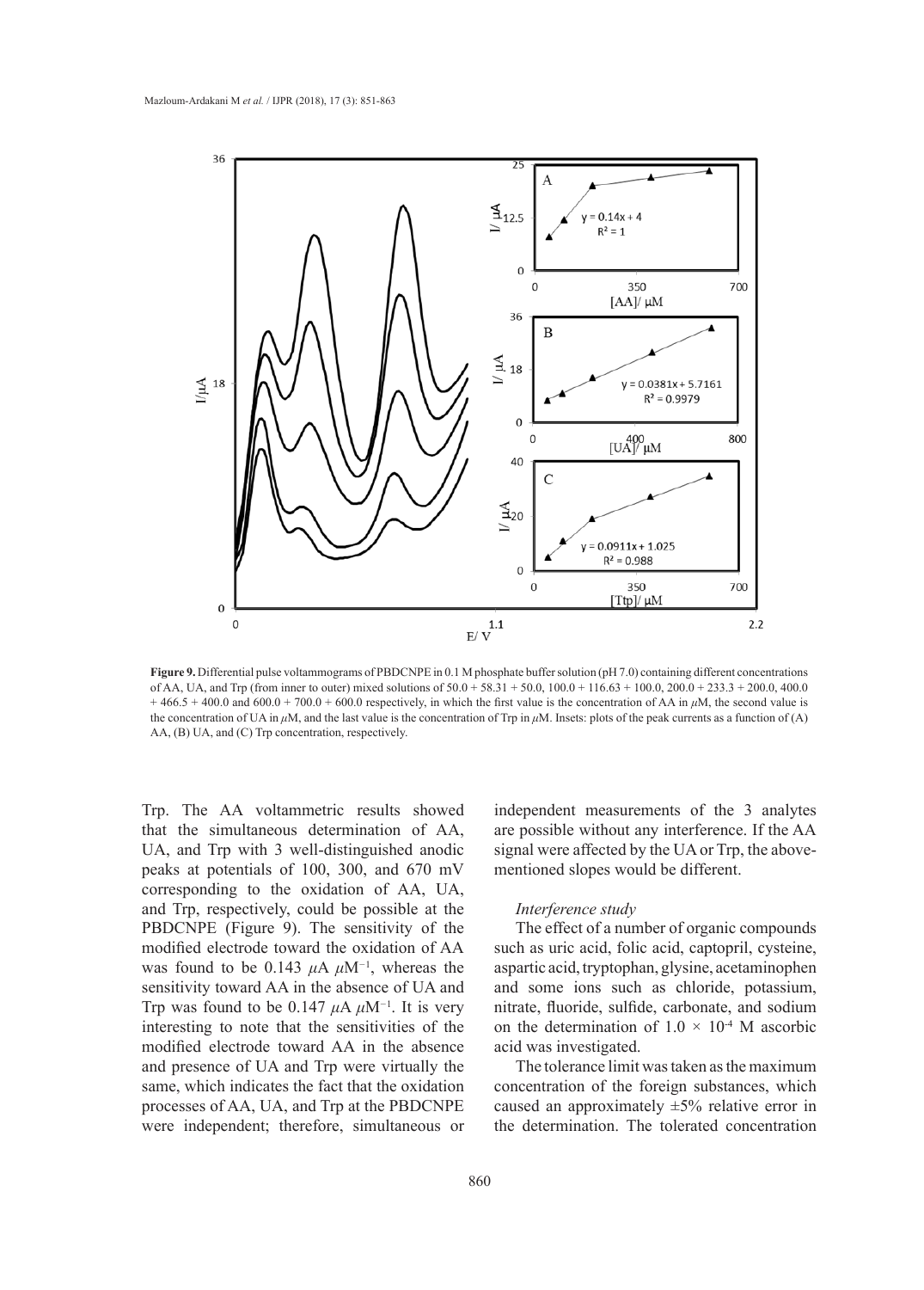| <b>Sample</b>    | <b>Species</b> | Added $(\mu M)$  | Found $(\mu M)$ | Recovery $(\% )$         |
|------------------|----------------|------------------|-----------------|--------------------------|
| Vitamin C tablet | AA             | $\boldsymbol{0}$ | 23.5            | $\overline{\phantom{a}}$ |
|                  |                | 10               | 33.1            | 96                       |
|                  |                | 30               | 53.9            | 101.3                    |
| Urine            | UA             | $\theta$         | 9.5             | $\overline{\phantom{a}}$ |
|                  |                | 50               | 60.6            | 102.2                    |
|                  |                | 70               | 78.8            | 99                       |
| Serum            | Trp            | $\boldsymbol{0}$ | ND              | ٠                        |
|                  |                | 50               | 51.4            | 102.8                    |
|                  |                | 70               | 68.5            | 97.8                     |

**Table 1.** Determination of Trp, UA and AA in real samples with PBDCNPE.

of foreign substances was  $1.0 M$  for Na<sup>+</sup>, Cl<sup>-</sup>, F<sup>-</sup>,  $S^2$ ,  $CO_3^2$ ,  $HCO_3$ ,  $NO_3$  and  $K^+$ ;  $1.0 \times 10^{3}$  M for uric acid, folic acid, captopril, cysteine, aspartic acid, tryptophan, glysine and acetaminophen.

### *Real sample analysis*

In order to evaluate the analytical applicability of the proposed method, it was applied to the determination of AA in vitamin C tablets, UA in urine and Trp in human serum samples. The DPV technique was used in the experiments. The differential pulse voltammograms were obtained by spiking appropriate samples in diluted solution using PBDCNPE at optimum conditions as described earlier. The results for determination of the three species in real sample are given in Table 1. From these results, it can be seen the PBDCNPE shows good activity for real samples analysis. This procedure was repeated five times and the relative standard deviation were 1.8%, 2.1% and 2.5% for AA, UA and Trp, respectively.

### *The repeatability and stability of PBDCNPE*

The ability to generate a reproducible electrode surface was examined using cyclic voltammetric data from five separately prepared PBDCNPEs, obtained in optimum solution pH. The calculated RSD for various parameters (2–4%) indicated that surface reproducibility was satisfactory. This degree of reproducibility is virtually the same as that expected for an ordinary carbon paste surface (43). In addition,

861

the long-term stability of the PBDCNPE was tested over a three-week period. When CVs were recorded after the modified electrode was stored in atmosphere at room temperature, the peak potential for AA oxidation was unchanged and the current signals showed less than 2.3% decrease relative to the initial response. The antifouling properties of the modified electrode toward AA oxidation and its oxidation products were investigated by recording the cyclic voltammograms of the modified electrode before and after use in the presence of AA. Cyclic voltammograms were recorded in the presence of AA after having cycled the potential 10 times at a scan rate of  $25mV s^{-1}$ . The peak potentials were unchanged and the currents decreased by less than 2.5%. Therefore, at the surface of PBDCNPE, not only does the sensitivity increase, but the fouling effect of the analyte and its oxidation product also decreases. The surface of the PBDCNPE was regenerated before each experiment.

## **Conclusion**

A carbon paste electrode modified with PBD and oxidized carbon nanotube was fabricated and used for electrocatalytic determination of AA. The results demonstrated that the electrooxidation of AA at the surface of the PBDCNPE occurred at a potential about 130 mV less positive than that of the bare carbon paste electrode. The application of PBDCNPE for the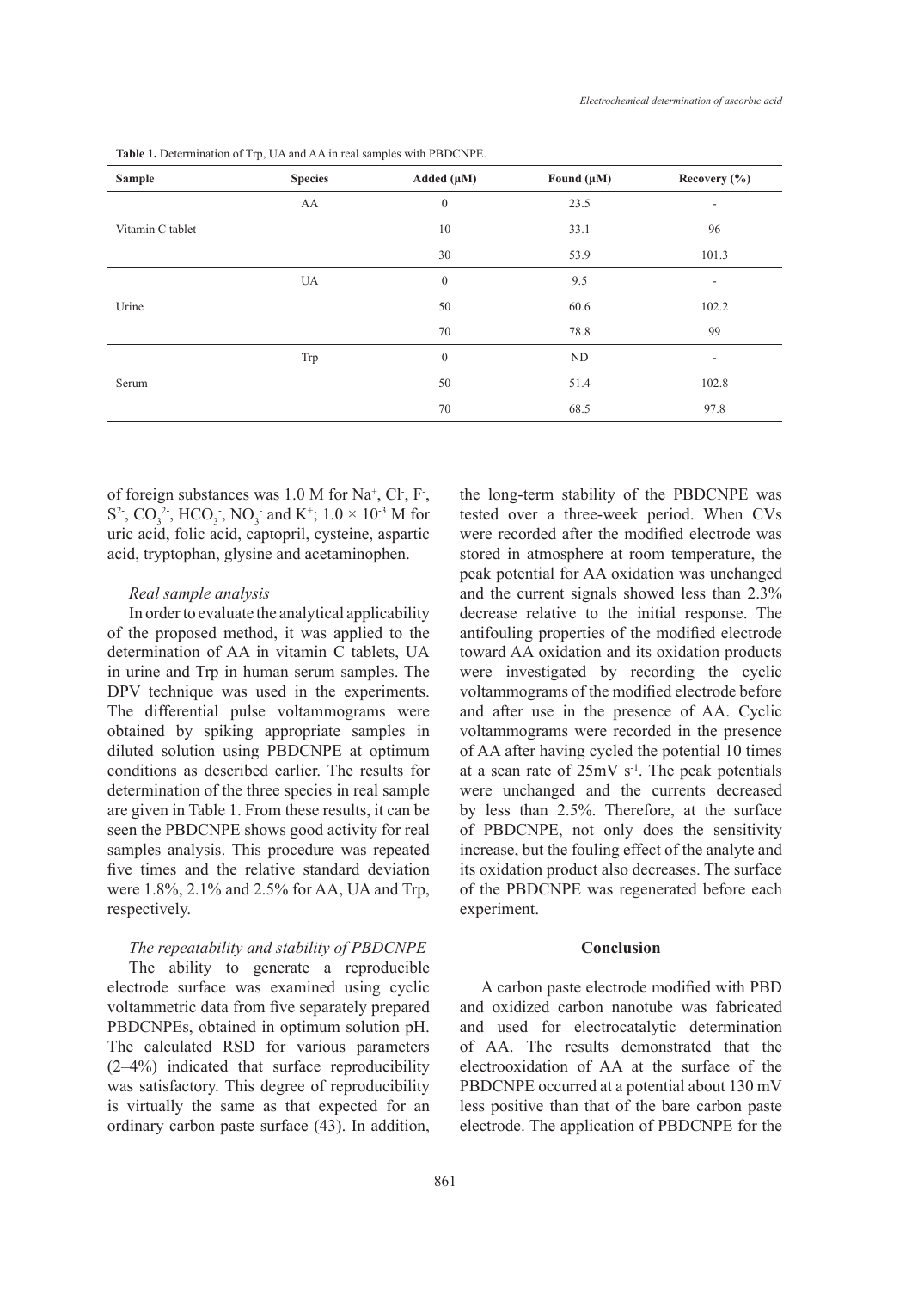simultaneous determination of AA, UA, and Trp was demonstrated. The detected potential differences of 200, 570, and 470 mV between AA-UA, AA-Trp, and UA-Trp, respectively, were large enough to determine AA, UA, and Trp individually and simultaneously. The proposed electrode was used in determination of AA, UA and Trp in vitamin C tablet, urine and human serum without the necessity for sample pretreatment or any time-consuming extraction or evaporation steps prior to the analysis, with satisfactory recovery. The high current sensitivity, low detection limit and high selectivity of the PBDCNPE for the detection of AA proved its potential as a sensor for practical applications.

#### **Acknowledgement**

The authors wish to thank the Yazd University Research Council, the IUT Research Council and Excellence in Sensors for financial support of this research.

#### **References**

- Arrigoni O and De Tullio MC. Ascorbic acid: Much (1) more than just an antioxidant. *Biochim. Biophys. Acta* (2002) 1569: 1–9.
- Wilson SS and Guillan RA. The automated (2) measurement of ascorbic acid in serum and urine. *Clin. Chem.* (1969) 15: 282–91.
- (3) Gambhir JK, Lali P and Jain AK. Correlation between blood antioxidant levels and lipid peroxidation in rheumatoid arthritis. *Clin. Biochem.* (1997) 30: 351–5.
- Wickens AP. Ageing and the free radical theory. *Respir.*  (4) *Physiol.* (2001) 128: 379–91.
- (5) Halliwell B and Gutteridge JMC. Detection of free radicals and other reactive species: trapping and fingerprinting. In: *Free radicals in biology and medicine*. 3nd ed. Oxford University Press, New York (1999) 351-429.
- Pérez-Ruiz T, Martı́nez-Lozano C, Sanz A and Guillén (6) A. Successive determination of thiamine and ascorbic acid in pharmaceuticals by flow injection analysis. *J. Pharm. Biomed. Anal.* (2004) 34: 551–7.
- (7) Silva FO. Total ascorbic acid determination in fresh squeezed orange juice by gas chromatography. *Food Control* (2005) 16: 55–8.
- Wang J, Chatrathi MP, Tian B and Polsky R. (8) Microfabricated electrophoresis chips for simultaneous bioassays of glucose, uric acid, ascorbic acid, and acetaminophen. *Anal. Chem*. (2000) 72: 2514–8.
- (9) Matos RC, Augelli MA, Lago CL and Angnes L. Flow

injection analysis-amperometric determination of ascorbic and uric acids in urine using arrays of gold microelectrodes modified by electrodeposition of palladium. *Anal. Chim. Acta* (2000) 404: 151–7.

- (10) Vishnikin AB, Sklenářová H, Solich P, Petrushina G and Tsiganok LP. Determination of ascorbic acid with Wells-Dawson type molybdophosphate in sequential injection system. *Anal. Lett.* (2011) 44: 514–27.
- $(11)$  Li X and Yang Z. Dissection of the binding of l-ascorbic acid to trypsin and pepsin using isothermal titration calorimetry, equilibrium microdialysis and spectrofluorimetry. *RSC Adv.* (2015) 5: 35487–96.
- $(12)$  Emadi M, Zare MA, Moradlou O and Iranpour M. Indirect determination of ascorbic acid by atomic absorption spectroscopy. *J. Phys. Chem. Electrochem.* (2014) 2: 86–92.
- Shishehbore MR and Aghamiri Z. A highly (13) sensitive kinetic spectrophotometric method for the determination of ascorbic acid in pharmaceutical samples. *Iran. J. Pharm. Res*. (2014) 13: 373.
- (14) Yousef MI. Aluminium-induced changes in hematobiochemical parameters, lipid peroxidation and enzyme activities of male rabbits: Protective role of ascorbic acid. *Toxicology* (2004) 199: 47–57.
- (15) Sahbaz F and Somer G. Determination of ascorbic acid in fruit and vegetables using normal polarography. *Food Chem.* (1992) 44: 141–6.
- (16) Bitziou E, Snowden ME, Joseph MB, Leigh SJ, Covington JA, Macpherson JV and Unwin PR. Dual electrode micro-channel flow cell for redox titrations: Kinetics and analysis of homogeneous ascorbic acid oxidation. *J. Electroanal. Chem.* (2013) 692: 72–9.
- $(17)$  Casella IG and Gatta M. Determination of electroactive organic acids by anion-exchange chromatography using a copper modified electrode. *J. Chromatogr. A* (2001) 912: 223–33.
- Mazloum-Ardakani M and Khoshroo A. Nano (18) composite system based on coumarin derivative– titanium dioxide nanoparticles and ionic liquid: Determination of levodopa and carbidopa in human serum and pharmaceutical formulations. *Anal. Chim. Acta* (2013) 798: 25–32.
- (19) Mazloum-Ardakani M, Khoshroo A and Hosseinzadeh L. Application of graphene to modified ionic liquid graphite composite and its enhanced electrochemical catalysis properties for levodopa oxidation. *Sens. Actuators B Chem.* (2014) 204: 282–8.
- (20) Heli H. Amperometric determination of ascorbic acid in pharmaceutical formulations by a reduced graphene Oxide-cobalt hexacyanoferrate nanocomposite. *Iran. J. Pharm. Res.* (2015) 14: 453.
- (21) Mazloum-Ardakani M, Zokaie M and Khoshroo A. Carbon nanotube electrochemical sensor based on and benzofuran derivative as a mediator for the determination of levodopa, acetaminophen, and tryptophan. *Ionics* (2015) 21: 1741–8.
- Mazloum-Ardakani M, Sabaghian F, Khoshroo (22)A, Abolhasani M and Naeimi H. Electrochemical determination of captopril in the presence of